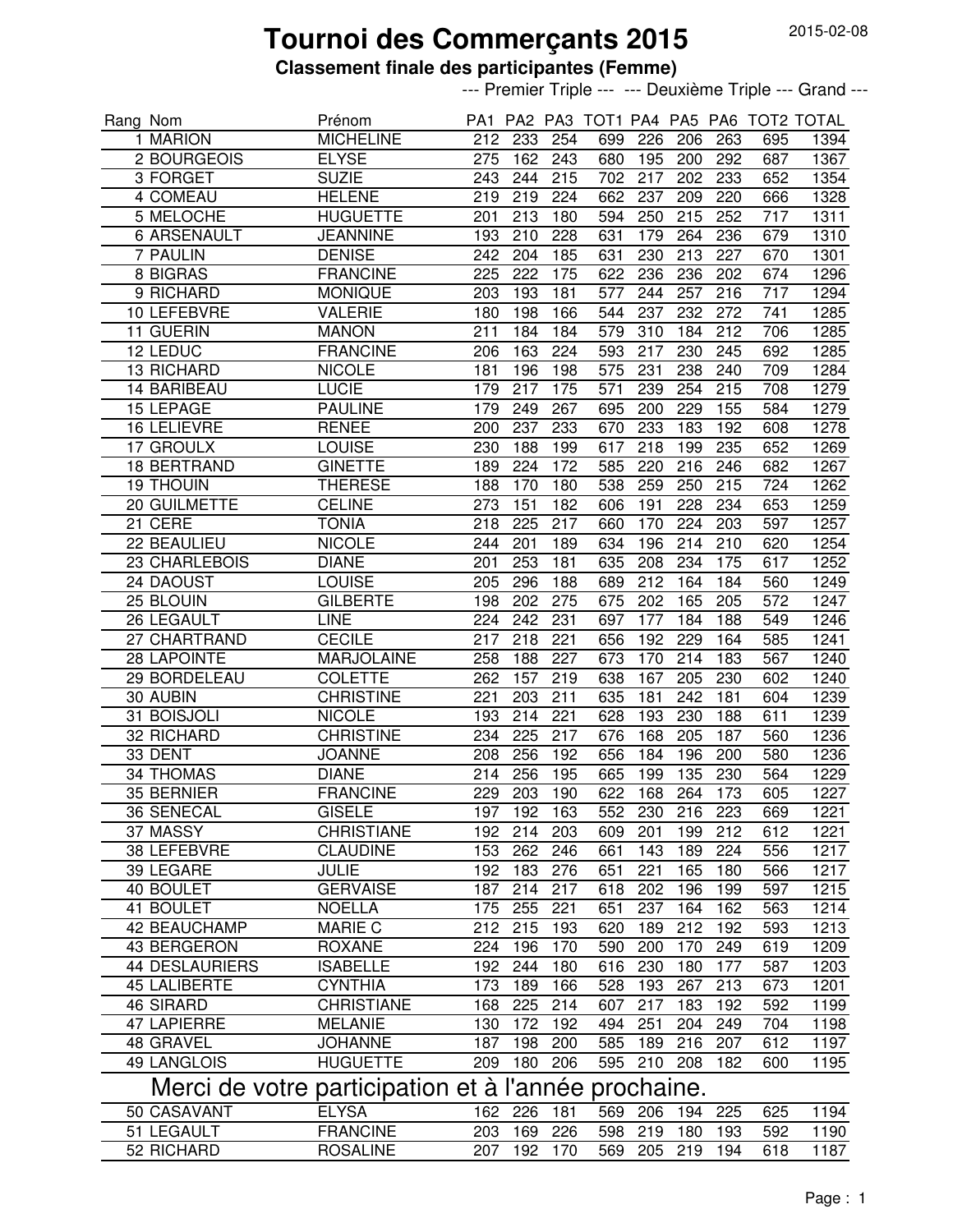## **Tournoi des Commerçants 2015**

### **Classement finale des participantes (Femme)**

--- Premier Triple --- --- Deuxième Triple --- Grand ---

| Rang Nom |                        | Prénom              |                  |                  |     |                             |     |     |     |     | PA1 PA2 PA3 TOT1 PA4 PA5 PA6 TOT2 TOTAL |
|----------|------------------------|---------------------|------------------|------------------|-----|-----------------------------|-----|-----|-----|-----|-----------------------------------------|
|          | 53 RHEAUME             | <b>LOUISE</b>       | 165              | 179              | 185 | 529                         | 193 | 231 | 231 | 655 | 1184                                    |
|          | 54 AUBIN               | <b>COLETTE</b>      | 204              | 179              | 158 | 541                         | 189 | 201 | 246 | 636 | 1177                                    |
|          | 55 POITRAS             | <b>LISE</b>         | 220              | 182              | 190 | 592                         | 184 | 186 | 215 | 585 | 1177                                    |
|          | 56 ARSENAULT           | <b>GINETTE</b>      | 169              | 197              | 188 | 554                         | 180 | 201 | 240 | 621 | 1175                                    |
|          | 57 DUPUIS              | <b>CAROLE</b>       | 222              | 204              | 150 | 576                         | 167 | 170 | 256 | 593 | 1169                                    |
|          | <b>58 DESLAURIERS</b>  | <b>GUYLAINE</b>     | 186              | 197              | 178 | 561                         | 206 | 207 | 188 | 601 | $\frac{1162}{ }$                        |
|          | 59 BOURGEOIS           | <b>ANNE MARIE</b>   | 152              | 168              | 187 | 507                         | 185 | 208 | 260 | 653 | 1160                                    |
|          | 60 RHEAUME             | <b>CECILE</b>       | 201              | 198              | 173 | $\overline{572}$            | 220 | 175 | 192 | 587 | 1159                                    |
|          | 61 VERMETTE            | <b>GAETANE</b>      | 207              | 171              | 173 | 551                         | 188 | 210 | 206 | 604 | 1155                                    |
|          | 62 LAMOTHE             | <b>YOLANDE</b>      | 214              | 184              | 162 | 560                         | 206 | 218 | 169 | 593 | 1153                                    |
|          | 63 BILODEAU            | <b>GUYLAINE</b>     | 140              | 165              | 211 | 516                         | 236 | 201 | 198 | 635 | 1151                                    |
|          | <b>64 THERRIEN</b>     | <b>ISABELLE</b>     | 177              | 166              | 170 | 513                         | 190 | 196 | 250 | 636 | 1149                                    |
|          | 65 MARTEL              | <b>GINETTE</b>      | 191              | 194              | 201 | 586                         | 195 | 171 | 195 | 561 | 1147                                    |
|          | 66 Quenneville         | Danielle            | 179              | 225              | 218 | 622                         | 181 | 186 | 156 | 523 | $\overline{1145}$                       |
|          | 67 MARCEAU             | <b>LYNE</b>         | 158              | 178              | 212 | 548                         | 209 | 193 | 194 | 596 | 1144                                    |
|          | 68 RIOUX               | <b>LOUISE</b>       | 189              | 185              | 226 | 600                         | 188 | 199 | 149 | 536 | 1136                                    |
|          | 69 LEBEAU              | <b>VERONIQUE</b>    | 181              | 168              | 163 | 512                         | 185 | 211 | 226 | 622 | 1134                                    |
|          | 70 VAILLANCOURT        | <b>THERESE</b>      | 217              | 199              | 182 | 598                         | 167 | 159 | 207 | 533 | 1131                                    |
|          | 71 BEAULIEU            | <b>ALEXANDRA</b>    | 193              | 200              | 183 | 576                         | 199 | 190 | 165 | 554 | 1130                                    |
|          | 72 BACHAND             | <b>SUZANNE</b>      | 219              | 169              | 219 | 607                         | 190 | 181 | 149 | 520 | 1127                                    |
|          | 73 LEVESQUE            | <b>LYNE</b>         | 175              | 187              | 167 | 529                         | 202 | 196 | 200 | 598 | 1127                                    |
|          | 74 MAYER               |                     |                  |                  |     |                             |     |     |     |     |                                         |
|          |                        | <b>FRANCOISE</b>    | 154              | 197              | 196 | 547                         | 185 | 208 | 187 | 580 | 1127                                    |
|          | <b>75 GUILBAULT</b>    | <b>SUZANNE</b>      | 211              | 203              | 211 | 625                         | 170 | 164 | 167 | 501 | 1126                                    |
|          | <b>76 FILLIATRAULT</b> | <b>FRANCINE</b>     | $\overline{173}$ | 174              | 237 | 584                         | 148 | 183 | 209 | 540 | 1124                                    |
|          | 77 GOSSELIN            | <b>DENISE</b>       | 185              | 172              | 192 | 549                         | 184 | 211 | 179 | 574 | 1123                                    |
|          | 78 DUQUETTE            | <b>JOSEE</b>        | 179              | 233              | 179 | 591                         | 173 | 172 | 186 | 531 | 1122                                    |
|          | 79 HEBERT              | <b>RACHEL</b>       | 226              | 214              | 187 | 627                         | 187 | 141 | 165 | 493 | 1120                                    |
|          | 80 BARRETTE            | <b>DANIELLE</b>     | 203              | 221              | 146 | 570                         | 181 | 177 | 192 | 550 | 1120                                    |
|          | 81 LABELLE             | <b>RITA</b>         | 209              | 220              | 198 | 627                         | 179 | 177 | 134 | 490 | 1117                                    |
|          | 82 LAPERRIERE          | CAROLE              | 183              | 198              | 193 | 574                         | 157 | 191 | 194 | 542 | 1116                                    |
|          | 83 BOYER               | <b>MONIQUE</b>      | 254              | 231              | 170 | 655                         | 140 | 150 | 169 | 459 | 1114                                    |
|          | <b>84 LAVALLEE</b>     | <b>LOUISE</b>       | $\overline{215}$ | $\overline{200}$ | 180 | 595                         | 163 | 191 | 163 | 517 | 1112                                    |
|          | <b>85 WILLIAMS</b>     | <b>FRANCE</b>       | 174              | 222              | 154 | 550                         | 204 | 169 | 186 | 559 | 1109                                    |
|          | 86 DENIS               | <b>GILBERTE</b>     | 194              | 179              | 190 | 563                         | 202 | 164 | 179 | 545 | 1108                                    |
|          | 87 GIRARD              | <b>JOCELYNE B.</b>  | 181              | 168              | 188 | 537                         | 211 | 183 | 176 | 570 | 1107                                    |
|          | 88 CARON               | <b>DIANE</b>        |                  |                  |     | 184 181 168 533 182 203 188 |     |     |     |     | 573 1106                                |
|          | 89 EVANS               | <b>SUSAN</b>        | 213              | 207              | 197 | 617                         | 115 | 197 | 176 | 488 | 1105                                    |
|          | 90 HEWITT              | <b>KATHY</b>        | 170              | 172              | 207 | 549                         | 181 | 188 | 183 | 552 | 1101                                    |
|          | 91 CUILLERIER          | <b>MANON LOUISE</b> | 158              | 148              | 218 | 524                         | 215 | 172 | 186 | 573 | 1097                                    |
|          | 92 BOUDRIAS            | <b>FRANCE</b>       | 198              | 174              | 221 | 593                         | 150 | 165 | 182 | 497 | 1090                                    |
|          | 93 SIMARD              | <b>MONIQUE</b>      | 172              | 183              | 167 | 522                         | 206 | 202 | 159 | 567 | 1089                                    |
|          | 94 RIOPEL              | <b>MARIE PIER</b>   | 184              | 129              | 180 | 493                         | 163 | 207 | 223 | 593 | 1086                                    |
|          | 95 LAPOINTE            | <b>MONIQUE</b>      | 172              | 191              | 171 | 534                         | 200 | 171 | 179 | 550 | 1084                                    |
|          | 96 CHARBONNEAU         | <b>JEANNINE</b>     | 174              | 154              | 157 | 485                         | 173 | 230 | 195 | 598 | 1083                                    |
|          | 97 ST-LOUIS            | <b>GISELE</b>       | 151              | 183              | 200 | 534                         | 163 | 195 | 191 | 549 | 1083                                    |
|          | 98 CALVE               | <b>FRANCINE</b>     | 216              | 203              | 174 | 593                         | 140 | 175 | 170 | 485 | 1078                                    |
|          | 99 MAILLE              | <b>SANDRA</b>       | 164              | 182              | 192 | 538                         | 214 | 175 | 147 | 536 | 1074                                    |
|          | 100 GRENIER            | <b>FRANCE</b>       | 198              | 177              | 191 | 566                         | 204 | 171 | 126 | 501 | 1067                                    |
|          | 101 ROLLAND            | <b>MADELEINE</b>    | 220              | 143              | 178 | 541                         | 159 | 163 | 201 | 523 | 1064                                    |
|          | 102 LEGARE             | <b>SOPHIE</b>       | 170              | 122              | 251 | 543                         | 160 | 193 | 167 | 520 | 1063                                    |
|          | <b>103 ROSS</b>        | <b>JOYCE ANN</b>    | 132              | 176              | 166 | 474                         | 219 | 189 | 180 | 588 | 1062                                    |
|          | 104 BOUCHARD           | <b>JOANY</b>        | 186              | 183              | 205 | 574                         | 179 | 145 | 163 | 487 | 1061                                    |
|          | 105 LAFOREST           | <b>MANON</b>        | 118              | 129              | 144 | 391                         | 217 | 232 | 216 | 665 | 1056                                    |
|          |                        |                     |                  |                  |     |                             |     |     |     |     |                                         |